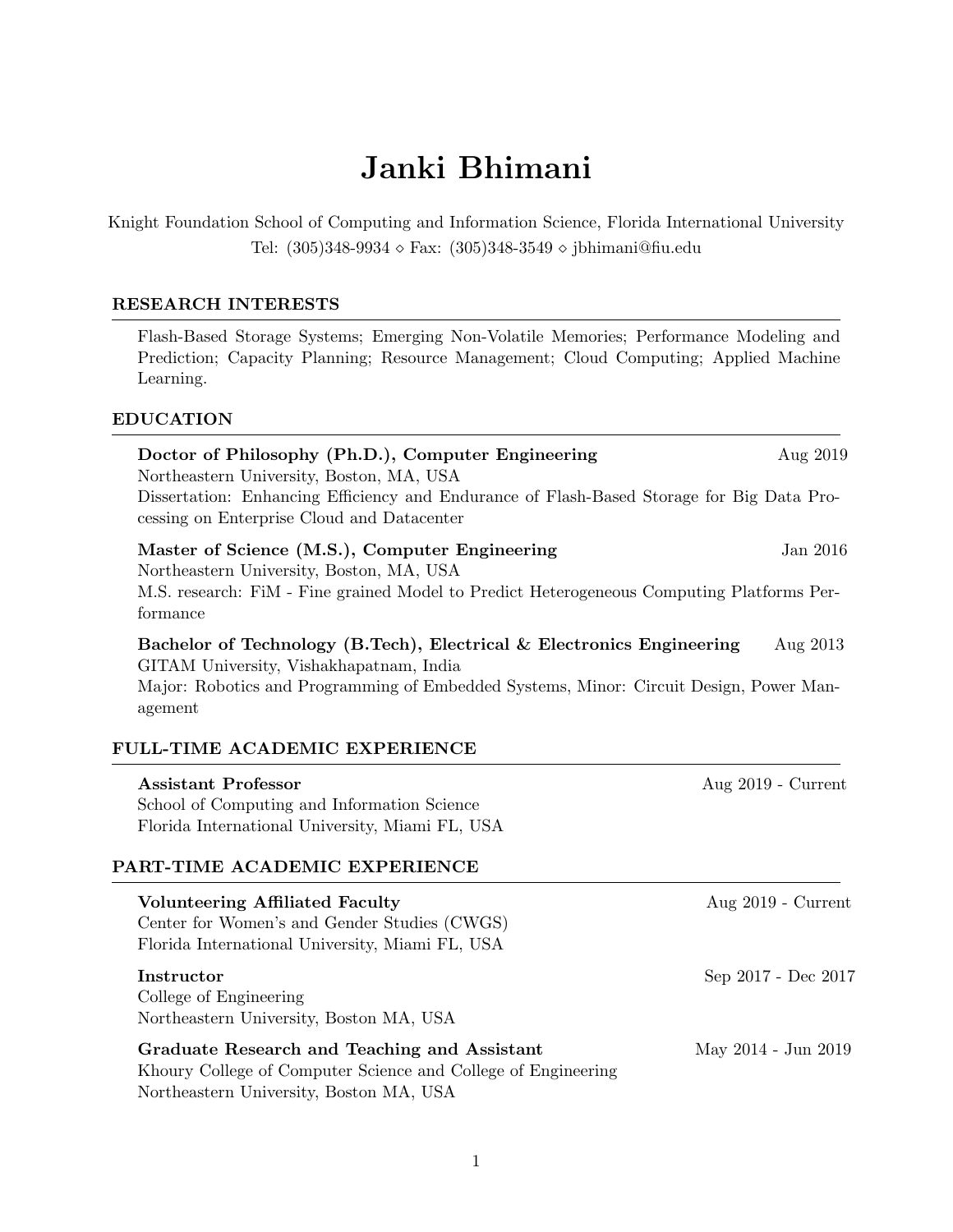Undergraduate Research Assistant Jul 2009 - Apr 2013 Electrical and Electronics Engineering GITAM University, Vishakhapatnam, India

# NON-ACADEMIC EXPERIENCE

| Software Development Infrastructure Engineer<br>Samsung Semiconductors Inc. Research Lab, San Jose, CA, USA | May 2018 - Aug 2018 |
|-------------------------------------------------------------------------------------------------------------|---------------------|
| <b>Performance Engineer</b><br>Samsung Semiconductors Inc. Research Lab, San Jose, CA, USA                  | May 2017 - Aug 2017 |
| <b>Engineer - Performance Architect</b><br>Samsung Semiconductors Inc. Research Lab, San Jose, CA, USA      | May 2016 - Aug 2016 |
| <b>Student Chair</b><br>GITAM University Student Activity Center (GUSAC), India                             | May 2011 - May 2013 |
| IC Design Intern<br>Energy Options, Rajkot, India                                                           | Jun 2012 - Jul 2012 |
| <b>NASA STEM Engagement</b><br>NASA's John F. Kennedy Space Center, FL, USA                                 | May 2012 - Jun 2012 |

## PROFESSIONAL ACHIEVEMENTS, HONORS, AWARDS, AND FELLOWSHIPS

- 1. 2022 The Best Paper Award Candidate at Design, Automation and Test in Europe Conference. The European Event for Electronic System Design and Test (DATE'22)
- 2. 2022 Quality Matters Certification for Online Course COP3530 Data Structures
- 3. 2021 Awarded Certificate of Completion from ASEE DELTA Junior Faculty Institute
- 4. 2021 Grace Hopper Celebration of Women in Computing (GHC) Faculty Scholarship
- 5. 2021 Recognized as Distinguished Reviewer Award, 13th ACM Workshop on Hot Topics in Storage and File Systems (HotStorage '21)
- 6. 2020 Received Certification for Hybrid Course COP3530 Data Structures
- 7. 2020 Grace Hopper Celebration of Women in Computing (GHC) Faculty Scholarship
- 8. 2019 Outstanding Graduate Research Award, Northeastern University
- 9. 2018 The Best Paper Award at 11th IEEE International Conference on Cloud Computing (IEEE CLOUD)
- 10. 2017 The Best Paper Award at 36th IEEE International Performance Computing and Communications Conference (IPCCC)
- 11. 2014 Double Husky Scholarship, Northeastern University
- 12. 2012 The Best Budget Robot Award at 3rd Lunabotics International Mining Competition, NASA, Kennedy Space Center, FL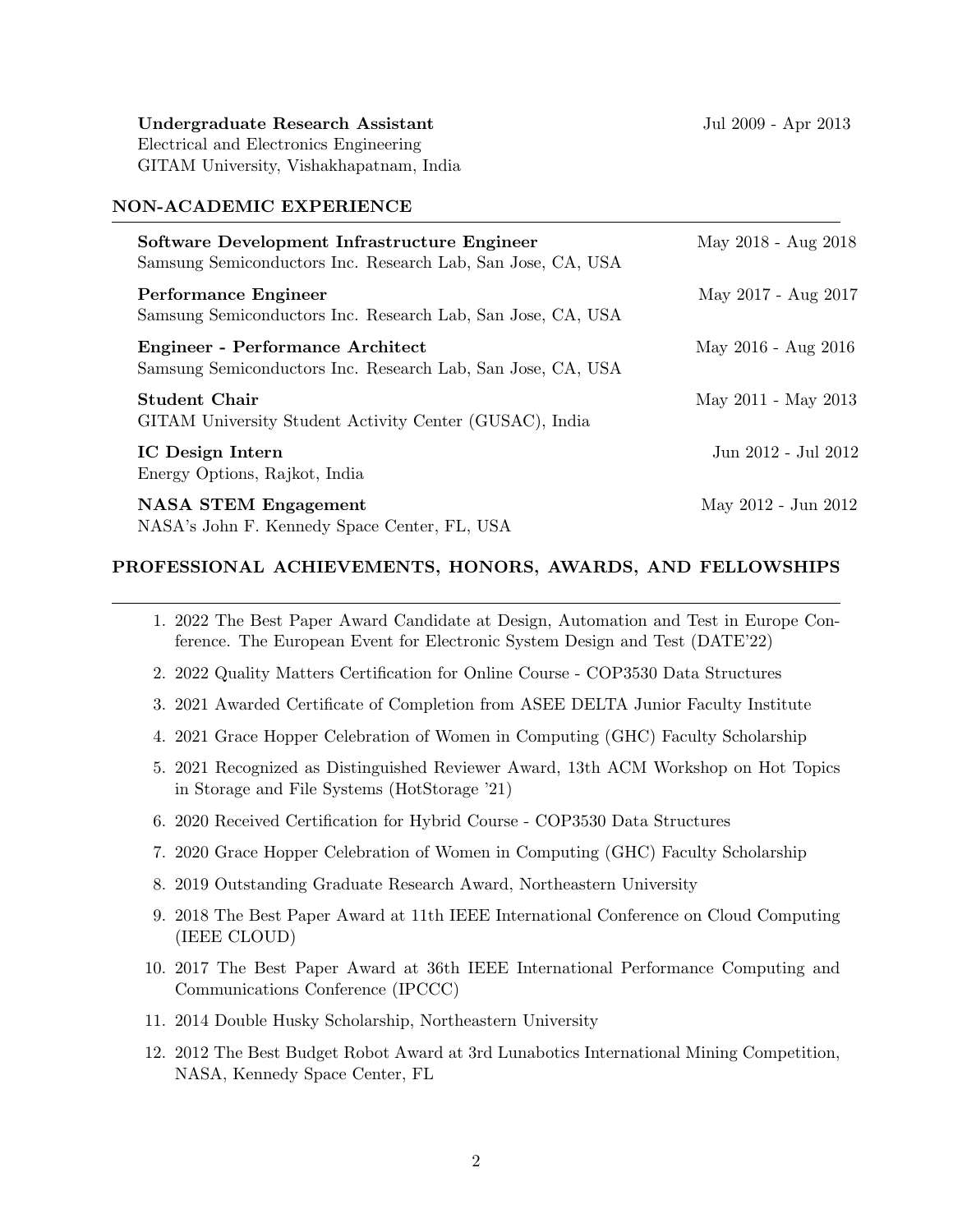- 13. 2012 The Best Working Model Award in Junk Yard Wars at Conscientia, Indian Institute of Space Science Technology (IIST)
- 14. 2012 The Best Paper Award at Aagama National Level Technical Paper Contest
- 15. 2011 The Best Working Model in Junk Yard Wars during Technozion at National Institute Of Technology (NIT)
- 16. 2011 The Outstanding Debate Performance Award by Institute of Engineers India (IEI)
- 17. 2010 The Impromptu Speaker Award by International Society for Technology in Education (ISTE)
- 18. 2010 2013 University Merit Scholarship, GITAM University

## FUNDED RESEARCH GRANTS

# $[4 P I + 2 co-PI = $646,000; My share of PI funds to FIU = $301,071; My share of$ co-PI funds to  $\text{FIU} = $26,410.79$  ]

| 1. 2021 Samsung Semiconductor Inc. Equipment Grant (Only PI)<br>"Parallel Data Access with Key-Value SSDs"                                                                                                                                                                                                                                                                                                                        |                               |  |
|-----------------------------------------------------------------------------------------------------------------------------------------------------------------------------------------------------------------------------------------------------------------------------------------------------------------------------------------------------------------------------------------------------------------------------------|-------------------------------|--|
| Total Value: \$10,000 (Direct+Indirect)                                                                                                                                                                                                                                                                                                                                                                                           | My share: $$10,000 (100\%)$   |  |
| Start date: Oct 1, 2021                                                                                                                                                                                                                                                                                                                                                                                                           | Expiration date: Jun 30, 2022 |  |
| 2. 2021-2022 NSF REU Supplement (Only PI)<br>"CNS-2122987 - REU: New Techniques for I/O Behavior Modeling and Per-                                                                                                                                                                                                                                                                                                                |                               |  |
| sistent Storage Device Configuration"<br>Total Value: \$16,000 (Direct+Indirect)                                                                                                                                                                                                                                                                                                                                                  | My share: $$16,000 (100\%)$   |  |
| Start date: May 1, 2021                                                                                                                                                                                                                                                                                                                                                                                                           | Expiration date: Apr 30, 2022 |  |
|                                                                                                                                                                                                                                                                                                                                                                                                                                   |                               |  |
| 3. 2020-2023 NSF CISE Core (Lead PI)<br>"CNS-2008324 - Small: New Techniques for I/O Behavior Modeling and Per-<br>sistent Storage Device Configuration"<br>Co-PI: Ningfang Mi, Northeastern University                                                                                                                                                                                                                           |                               |  |
| Total Value: \$500,000 (Direct+Indirect)                                                                                                                                                                                                                                                                                                                                                                                          | My share: $$255,071 (51%)$    |  |
| Start date: May 1, 2020                                                                                                                                                                                                                                                                                                                                                                                                           | Expiration date: Apr 30, 2023 |  |
| 4. 2020-2022 Cyber Florida (Co-PI)<br>"RumorHunt: A Next-Generation Online Scalable Streaming System"<br>PI team: Liting Hu, FIU and Zhishan Guo, University of Central Florida<br>Total Value: $$75,000$ (Direct+Indirect) My share: $$21,410.79$ (28%)<br>Start date: Aug 1, 2020<br>Expiration date: May 30, 2022                                                                                                              |                               |  |
| 5. 2019-2020 FIU Faculty Grantsmanship Development Program (Co-PI)<br>"Design, Development and Testing of Distributed Computing Framework for globally co-<br>ordinated data submission and accessibility of Mass Spectrometry Data"<br>PI team: Fahad Saeed, Alex Afanasyev, Hadi Amini, FIU<br>Total Value: \$25,000 (Direct+Indirect)<br>My share: $$5,000 (20\%)$<br>Start date: Nov 1, 2019<br>Expiration date: May 30, 2020 |                               |  |
| 6. 2019 Samsung Semiconductor Inc. Equipment Grant (Only PI)                                                                                                                                                                                                                                                                                                                                                                      |                               |  |

"Exploring Vulnerabilities of Key-Value SSDs"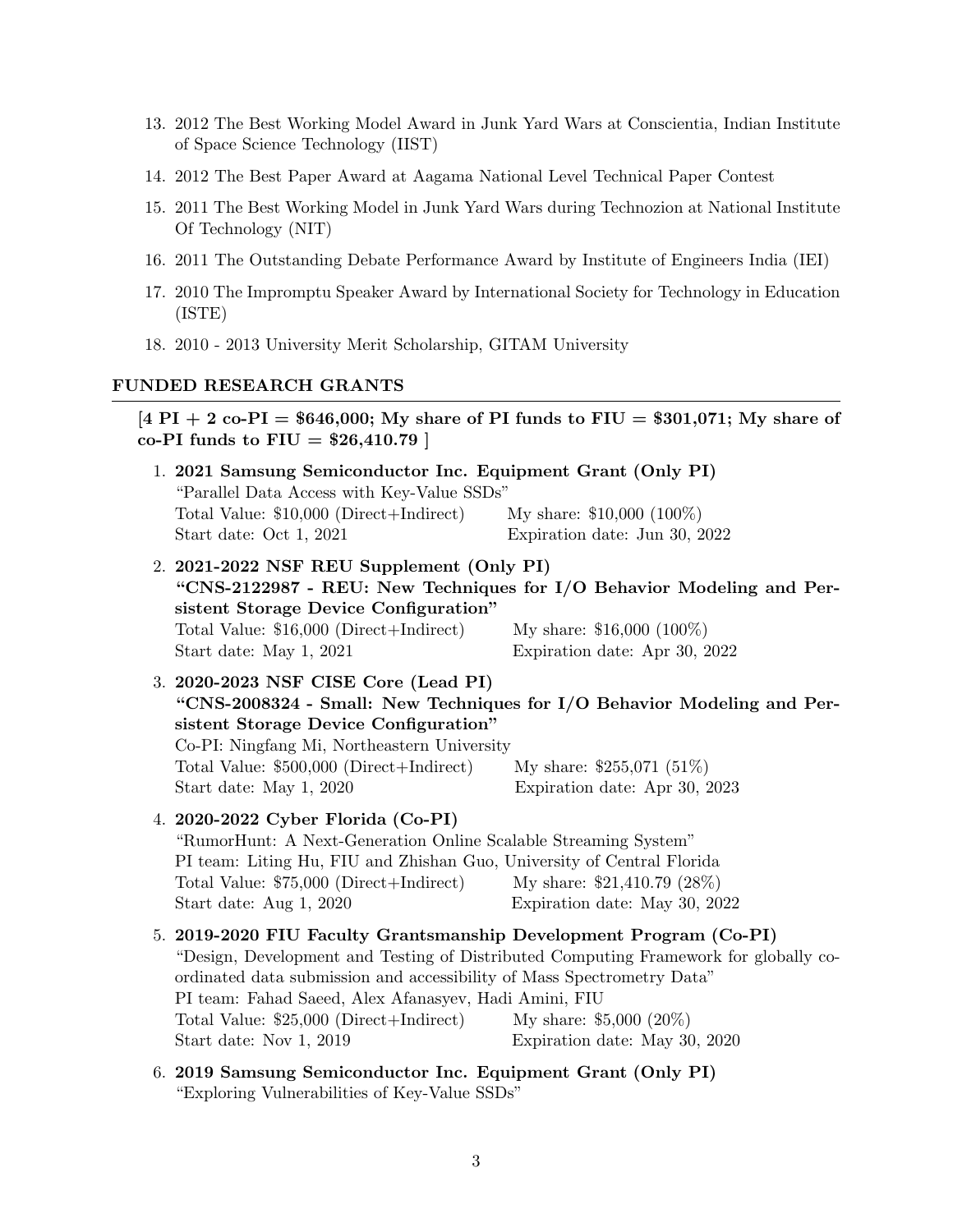Total Value: \$20,000 (Direct+Indirect) My share: \$20,000 (100%) Start date: Oct 1, 2019 Expiration date: Sep 30, 2021

#### PUBLICATIONS IN DISCIPLINE

Citation counts are taken from my Google Scholar Profile, which lists the following statistics: Total citations: 735, h-index: 13, i10-index: 16.

#### Selective Refereed Journal Publications

- 1. Janki Bhimani, Zhengyu Yang, Jingpei Yang, Adnan Maruf, Ningfang Mi, Rajinikanth Pandurangan, Changho Choi, Vijay Balakrishnan. Automatic Stream Identification to Improve Flash Endurance in Data Centers. ACM Transactions on Storage (TOS) 2021. Tier 1 Journal with impact factor 1.59.
- 2. Janki Bhimani, Adnan Maruf, Ningfang Mi, Rajinikanth Pandurangan, and Vijay Balakrishnan. Auto-Tuning Parameters for Emerging Multi-Stream Flash-Based Storage Drives Through New I/O Pattern Generations. IEEE Transactions on Computers (TC) 2020. Tier 1 Journal with impact factor 3.131.
- 3. Janki Bhimani, Ningfang Mi, Miriam Leeser, and Zhengyu Yang, New Performance Modeling Methods for Parallel Data Processing Applications, ACM Transactions on Modeling and Computer Simulation (TOMACS), 2019. DOI 10.1145/3309684. Tier 1 Journal with impact factor 1.380.
- 4. Zhengyu Yang, Manu Awasthi, Mrinmoy Ghosh, Janki Bhimani, and Ningfang Mi, I/O Workload Management for All-Flash Datacenter Storage Systems Based on Total Cost of Ownership, IEEE Transactions on Big Data (TBDATA), Special Issue on the Integration of Extreme Scale Computing and Big Data Management and Analytics, 2018. DOI 10.1109/TBDATA.2018.2871114. Tier 1 Journal with impact factor 2.00.
- 5. Janki Bhimani, Zhengyu Yang, Ningfang Mi, Jingpei Yang, Qiumin Xu, Manu Awasthi, Rajinikanth Pandurangan, and Vijay Balakrishnan, Docker Container Scheduler for I/O Intensive Applications running on NVMe SSDs, IEEE Transactions on Multi-Scale Computing Systems (TMSCS), 2018. DOI: 10.1109/TMSCS.2018.2801281. Tier 1 Journal with impact factor 2.065.
- 6. Zhengyu Yang, Janki Bhimani, Yi Yao, Cho-Hsien Lin, Jiayin Wang, Ningfang Mi, and Bo Sheng, AutoAdmin: Admission Control in YARN Clusters Based on Dynamic Resource Reservation, Scalable Computing: Practice and Experience, Special Issue on Advances in Emerging Wireless Communications and Networking (SCPE), 2018. Volume 19, Number 1, pp. 53–67.
- 7. Zhengyu Yang, Yufeng Wang, Janki Bhimani, Chiu C. Tan, and Ningfang Mi, EAD: Elasticity Aware Deduplication Manager for Datacenters with Multi-tier Storage Systems, Cluster Computing (CC), 2018. https://doi.org/10.1007/s10586-018-2141-z.
- 8. Zhengyu Yang, Janki Bhimani, Jiayin Wang, David Evans, and Ningfang Mi, Automatic and Scalable Data Replication Manager in Distributed Computation and Storage Infrastructure of Cyber-Physical Systems, Scalable Computing: Practice and Experience, Special Issue on Communication, Computing, and Networking in Cyber-Physical Systems (SCPE), 2018. Volume 18, Number 4, pp. 291–311.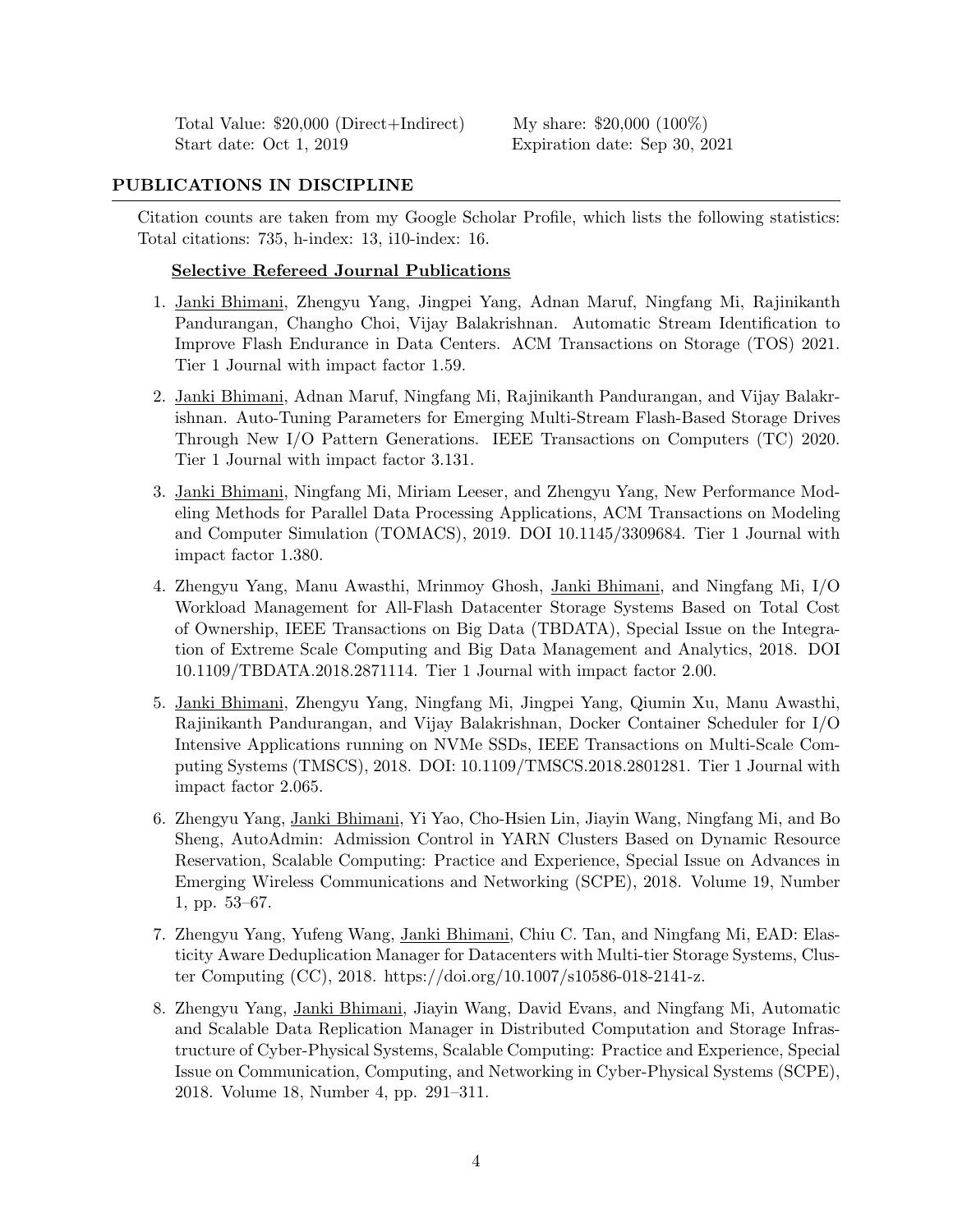# Highly Selective Peer Reviewed Conference Publications Acceptance rates below 30%

- 9. Adnan Maruf, Sashri Brahmakshatriya, Baolin Li, Devesh Tiwari, Gang Quan and Janki Bhimani, Do Temperature and Humidity Exposures Hurt or Benefit Your SSDs?, 2022 Design, Automation and Test in Europe Conference. The European Event for Electronic System Design and Test (DATE'22), Virtual. Acceptance Rate: 25%. (Best Paper Award Candidate)
- 10. Adnan Maruf, Ashikee Ghosh, Janki Bhimani, Daniel Campello, Andy Rudoff, Raju Rangaswami, MULTI-CLOCK: Dynamic Tiering for Hybrid Memory Systems, 2022 IEEE International Symposium on High-Performance Computer Architecture (HPCA'22), Seoul, South Korea, 2022. Acceptance Rate: 30%.
- 11. Adnan Maruf, Zhengyu Yang, Bridget Davis, Daniel Kim, Jeffrey Wong, Matthew Durand, and Janki Bhimani, Understanding Flash-Based Storage I/O Behavior of Games, 2021 IEEE International Conference on Cloud Computing (CLOUD'21), Online Virtual Congress, 2021. Acceptance Rate: 23.8%.
- 12. Janki Bhimani, Jingpei Yang, Ningfang Mi, Changho Choi, and Manoj Pravakar Saha, Fine-grained Control of Concurrency within KV-SSDs, 2021 14th ACM International Systems and Storage Conference (SYSTOR'21), Virtual. Acceptance Rate: 29.9%.
- 13. Manoj Pravakar Saha, Bryan Kim, and Janki Bhimani, KV-SSD: What is it Good For?, 2021 Design Automation Conference (DAC'21), San Francisco, CA, 2021. Acceptance Rate: 23%.
- 14. Danlin Jia, Manoj Pravakar Saha, Janki Bhimani, and Ningfang Mi, Performance and Consistency Analysis for Distributed Deep Learning Applications, 2020 International Performance Computing and Communications Conference (IPCCC'20), Virtual using Zoom, 2020. Acceptance Rate: 29.3%.
- 15. Janki Bhimani, Rajinikanth Pandurangan, Ningfang Mi, and Vijay Balakrishnan, Emulate Processing of Assorted Database Server Applications on Flash-Based Storage in Datacenter Infrastructures, 2019 International Performance Computing and Communications Conference (IPCCC'19), London, UK, 2019. Acceptance Rate: 29.2%.
- 16. Danlin Jia, Janki Bhimani, Son Nam Nguyen, Bo Sheng, and Ningfang Mi, ATuMm: Autotuning Memory Manager in Apache Spark, 2019 International Performance Computing and Communications Conference (IPCCC'19), London, UK, 2019. Acceptance Rate: 29.2%.
- 17. Janki Bhimani, Tirthak Patel, Ningfang Mi, and Devesh Tiwari, "What does Vibration do to Your SSD?", 2019 Design Automation Conference (DAC'19), Las Vegas, NV, 2019. Acceptance Rate: 24.3%.
- 18. Janki Bhimani, Ningfang Mi, Zhengyu Yang, Jingpei Yang, Rajinikanth Pandurangan, Changho Choi and Vijay Balakrishnan, "FIOS: Feature Based I/O Stream Identification for Improving Endurance of Multi-Stream SSDs", 2018 IEEE International Conference on Cloud Computing (CLOUD'18), San Francisco, CA, 2018. Acceptance Rate: 15%. (Best Paper Award)
- 19. Janki Bhimani, Ningfang Mi, and Bo Sheng, "BloomStream: Data Temperature Identification for Flash Based Memory Storage Using Bloom Filters", 2018 IEEE International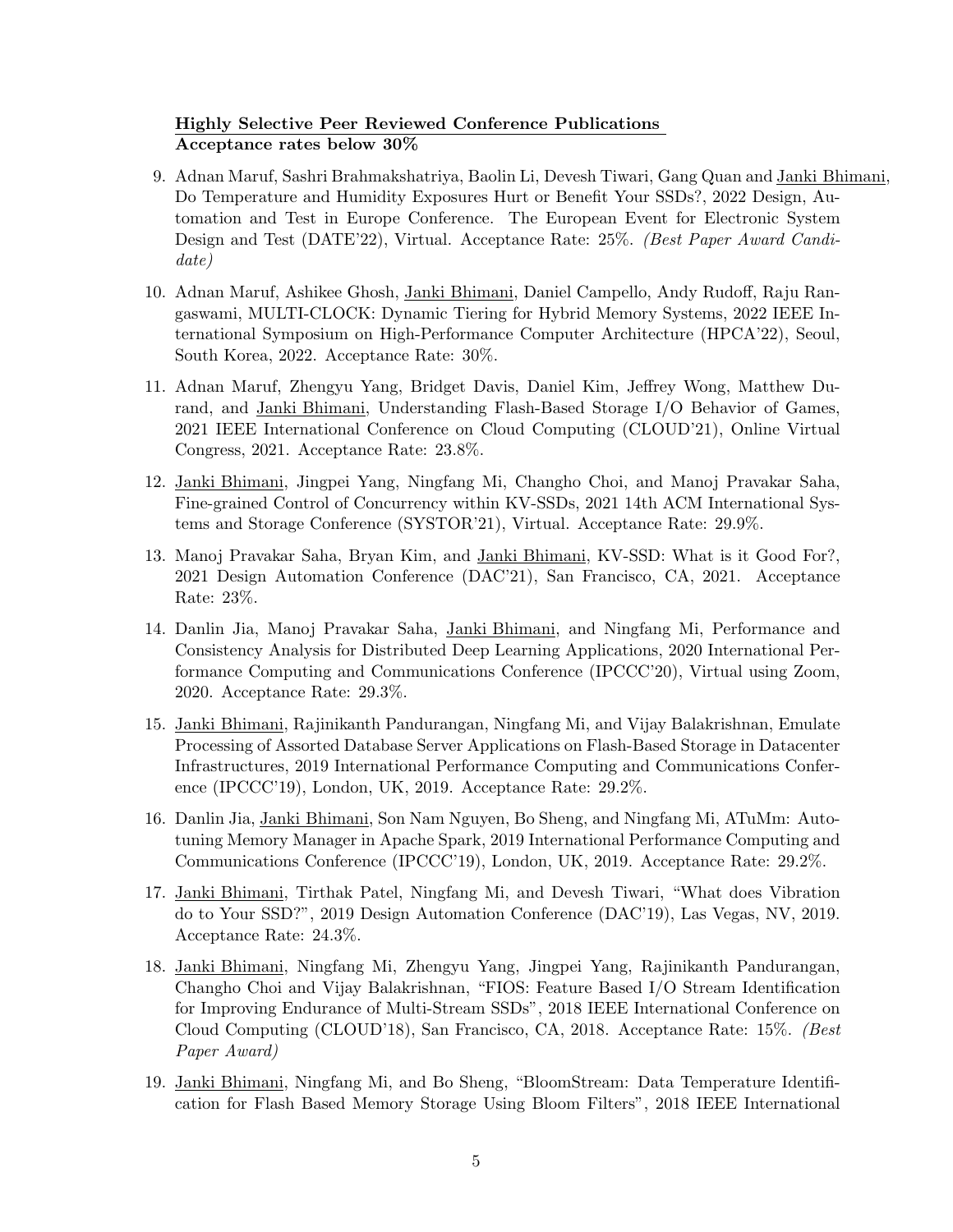Conference on Cloud Computing (CLOUD'18), San Francisco, CA, 2018. Acceptance Rate: 15%.

- 20. Zhengyu Yang, Morteza Hoseinzadeh, Ping Wong, John Artoux, Clay Mayers, David Thomas Evans, Rory Thomas Bolt, Janki Bhimani, Ningfang Mi, and Steven Swanson, "H-NVMe: A Hybrid Framework of NVMe-based Storage System in Cloud Computing Environment", IEEE International Performance Computing and Communications Conference (IPCCC'17), San Diego, CA, 2017. (Best Paper Award)
- 21. Zhengyu Yang, Morteza Hoseinzadeh, Allen Andrews, Clay Mayers, David Thomas Evans, Rory Thomas Bolt, Janki Bhimani, Ningfang Mi, and Steven Swanson, "AutoTiering: Automatic Data Placement Manager in Multi-Tier All-Flash Datacenter", IEEE International Performance Computing and Communications Conference (IPCCC'17), San Diego, CA, 2017.
- 22. Janki Bhimani, Ningfang Mi, Miriam Leeser, and Zhengyu Yang, "FiM: Performance Prediction Model for Parallel Computation in Iterative Data Processing Applications", IEEE International Conference on Cloud Computing (CLOUD'17), Honolulu, HI, 2017. Acceptance Rate: 18%.
- 23. Han Gao, Zhengyu Yang, Janki Bhimani, Teng Wang, Jiayin Wang, Ningfang Mi, and Bo Sheng, "AutoPath: Harnessing Parallel Execution Paths for Efficient Resource Allocation in Multi-Stage Big Data Frameworks", International Conference on Computer Communications and Networks (ICCCN'17), Vancouver, Canada, 2017. Acceptance Rate: 25%.
- 24. Qiumin Xu, Manu Awasthi, Krishna T. Malladi, Janki Bhimani, Jingpei Yang, and Murali Annavaram. "Performance analysis of containerized applications on local and remote storage" International Conference on Massive Storage Systems and Technology (MSST'17), Santa Clara, CA, 2017.
- 25. Janki Bhimani, Jingpei Yang, Zhengyu Yang, Ningfang Mi, Qiumin Xu, Manu Awasthi, Rajinikanth Pandurangan, and Vijay Balakrishnan, "Understanding Performance of I/O Intensive Containerized Applications for NVMe SSDs", IEEE International Performance Computing and Communications Conference (IPCCC'16), Las Vegas, NV, 2016. Acceptance Rate: 25.50%.
- 26. Zhengyu Yang, Jianzhe Tai, Janki Bhimani, Jiayin Wang, Ningfang Mi, and Bo Sheng, "GREM: Dynamic SSD Resource Allocation in Virtualized Storage Systems with Heterogeneous VMs", IEEE International Performance Computing and Communications Conference (IPCCC'16), Las Vegas, NV, 2016. Acceptance Rate: 25.50%.

# Other Peer Reviewed Conference and Workshop Publications Acceptance rates provided when known

- 27. Mahsa Bayati, Janki Bhimani, Ronald Lee, Ningfang Mi. "Exploring Benefits of NVMe SSDs for BigData Processing in Enterprise Data Centers" International Conference on Big Data Computing and Communication (BIGCOM'19), Qingdao, China, 2019.
- 28. Janki Bhimani, Jingpei Yang, Zhengyu Yang, Ningfang Mi, NHV Krishna Giri, Rajinikanth Pandurangan, Changho Choi, and Vijay Balakrishnan. "Enhancing SSDs with multistream: What? why? how?" IEEE International Performance Computing and Communications Conference (IPCCC'17), San Diego, CA, 2017. (Short Paper)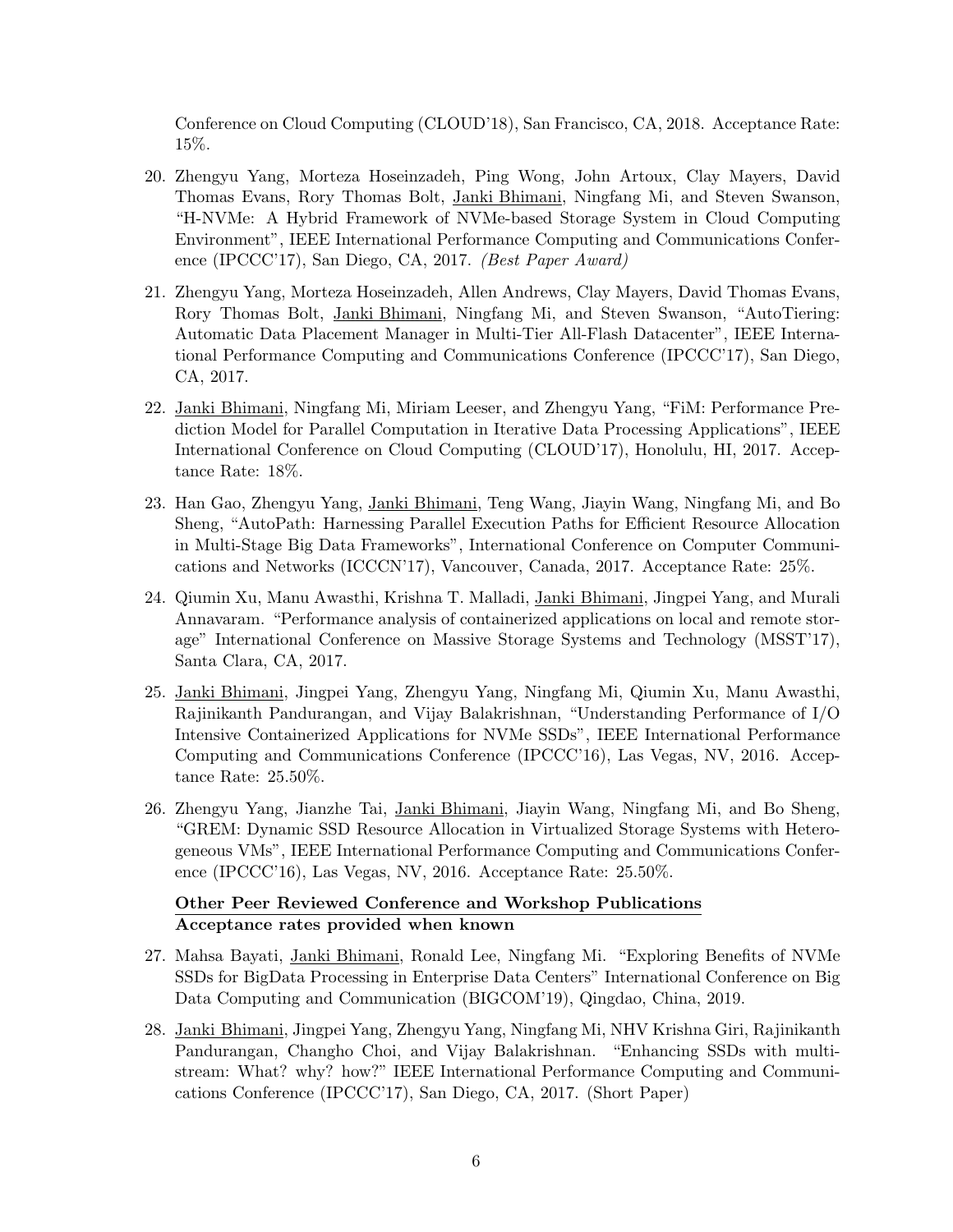- 29. Janki Bhimani, Zhengyu Yang, Miriam Leeser, and Ningfang Mi, "Accelerating Big Data Applications Using Lightweight Virtualization Framework on Enterprise Cloud", IEEE High Performance Extreme Computing Conference (HPEC'17), Waltham, MA, 2017.
- 30. Qiumin Xu, Manu Awasthi, Krishna T. Malladi, Janki Bhimani, Jingpei Yang, Murali Annavaram, "Docker Characterization on High Performance SSDs", IEEE International Symposium on Performance Analysis of Systems and Software (ISPASS'17), Santa Rosa, CA, 2017. (Short Paper)
- 31. Liu Chao, Janki Bhimani, and Miriam Leeser, "Using High Level GPU Tasks to Explore Memory and Communications Options on Heterogeneous Platforms" ACM Workshop on Software Engineering Methods for Parallel and High Performance Applications (SEM4HPC), Washington, D.C., 2017.
- 32. Liu Chao, Janki Bhimani, and Miriam Leeser, "Exploring Memory Options for Data Transfer on Heterogeneous Platforms", The International ACM Symposium on High-Performance Parallel and Distributed Computing (HPDC'17), Washington, D.C., 2017. (Short Paper)
- 33. Janki Bhimani, Miriam Leeser, and Ningfang Mi, "Performance Prediction Techniques for Scalable Large Data Processing in Distributed MPI Systems", IEEE International Performance Computing and Communications Conference (IPCCC'16), Las Vegas, NV, 2016. Acceptance Rate: 12%. (Short Paper)
- 34. Janki Bhimani, Miriam Leeser, and Ningfang Mi, "Design Space Exploration of GPU Accelerated Cluster Systems for Optimal Data Transfer Using PCIe Bus", IEEE High Performance Extreme Computing Conference (HPEC'16), Waltham, MA, 2016.
- 35. Janki Bhimani, Miriam Leeser, and Ningfang Mi, "Accelerating K-Means Clustering with Parallel Implementations and GPU Computing", IEEE High Performance Extreme Computing Conference (HPEC'15), Waltham, MA, 2015.
- 36. Baiyu Chen, Zhengyu Yang, Siyu Huang, Xianzhi Du, Zhiwei Cui, Janki Bhimani, Xin Xie, and Ningfang Mi, "Cyber-Physical System Enabled Nearby Traffic Flow Modelling for Autonomous Vehicles", IEEE International Performance Computing and Communications Conference, Special Session on Cyber Physical Systems: Security, Computing, and Performance (IPCCC CPS'17), San Diego, CA, 2017.
- 37. Xianfei Xia, Hongru Xiao, Zhengyu Yang, Xin Xie, and Janki Bhimani, Pelletization Characteristics of the Hydrothermal Pretreated Rice Straw with Added Binders. Arabian Journal for Science and Engineering 43, no. 9 (2018): 4811-4820.

## PRESENTED PAPERS, AND LECTURES

- 1. Guest Speaker: Research Towards Data Storage and Management, Presentation Request for Flit-Path Scholars, Miami, FL, Feb 11, 2022.
- 2. Invited Speaker: Emerging Technologies Moving Forward, Entrepreneurs' Organization (EO), Miami, FL, Feb 10, 2022.
- 3. Guest Lecture: Towards Designing Intelligent Storage Devices, IBM Research, Almaden, San Jose, CA, May 12, 2021.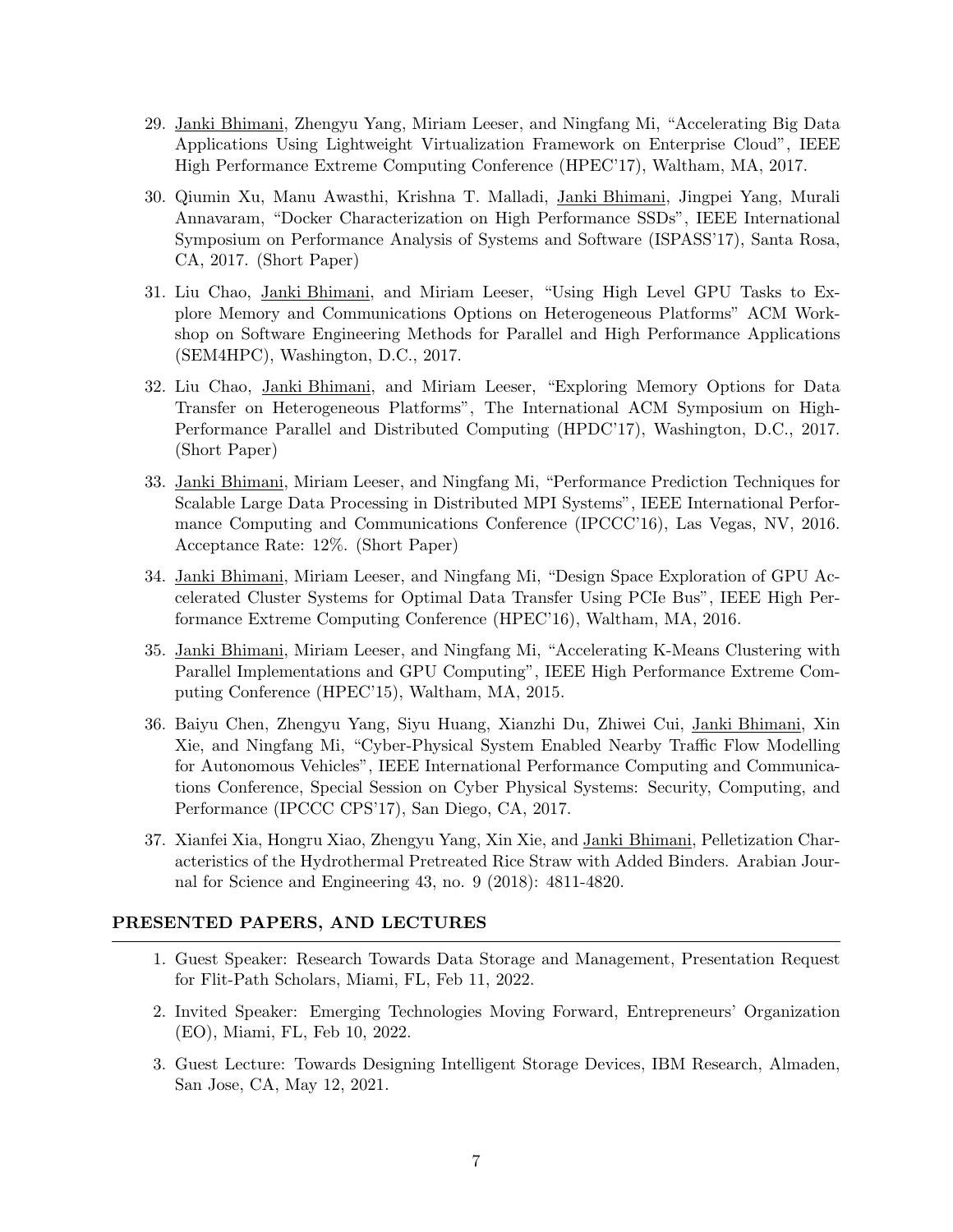- 4. Guest Lecture: Challenges of the Evolving Memory and Storage Technologies, Memory Solutions Lab, Samsung, San Jose, CA, October 23, 2020.
- 5. Guest Speaker: Ph.D. in Computer Science from the lens of a Girl who likes pink, FIU Women in Cybersecurity (WiCys) Student Chapter, Miami, FL, Oct 22, 2020.
- 6. Guest Lecture: New Techniques for Data Management in Evolving Storage Technologies, Florida International University, Miami, FL, November 22, 2019.
- 7. Guest Lecture: New Storage Technologies for Big Data Processing on Cloud and Datacenter Infrastructures, Colorado State University, Fort Collins, CO, March 27, 2019.
- 8. Paper Presentation Talk: FIOS: Feature Based I/O Stream Identification for Improving Endurance of Multi-Stream SSDs, 2018 IEEE International Conference on Cloud Computing (CLOUD'18), San Francisco, CA, 2018.
- 9. Paper Presentation Talk: BloomStream: Data Temperature Identification for Flash Based Memory Storage Using Bloom Filters, 2018 IEEE International Conference on Cloud Computing (CLOUD'18), San Francisco, CA, 2018.
- 10. Paper Presentation Talk: FiM: Performance Prediction Model for Parallel Computation in Iterative Data Processing Applications, IEEE International Conference on Cloud Computing (CLOUD'17), Honolulu, HI, 2017.
- 11. Paper Presentation Talk: Understanding Performance of I/O Intensive Containerized Applications for NVMe SSDs, IEEE International Performance Computing and Communications Conference (IPCCC'16), Las Vegas, NV, 2016.
- 12. Paper Presentation Talk: Accelerating Big Data Applications Using Lightweight Virtualization Framework on Enterprise Cloud, IEEE High Performance Extreme Computing Conference (HPEC'17), Waltham, MA, 2017.
- 13. Paper Presentation Talk: Design Space Exploration of GPU Accelerated Cluster Systems for Optimal Data Transfer Using PCIe Bus, IEEE High Performance Extreme Computing Conference (HPEC'16), Waltham, MA, 2016.
- 14. Paper Presentation Talk: Accelerating K-Means Clustering with Parallel Implementations and GPU Computing, IEEE High Performance Extreme Computing Conference (HPEC'15), Waltham, MA, 2015.

## CREATIVE WORK

1. Strengths, Weaknesses, Opportunities, and Threats (SWOT) analysis strategic planning technique used to improve the collective learning experience of the class.

#### PATENT DISCLOSURES, APPLICATIONS, AND AWARDS

- 1. Manoj Pravakar Saha, Janki Bhimani, inventors; "Flexible and Efficient Data Management Techniques Within Key Value Storage ", US 17/340,573.
- 2. Adnan Maruf, Ashikee Ghosh, Raju Rangaswam, and Janki Bhimani, inventors; "ML based Tiered Memory", US 17/344,449.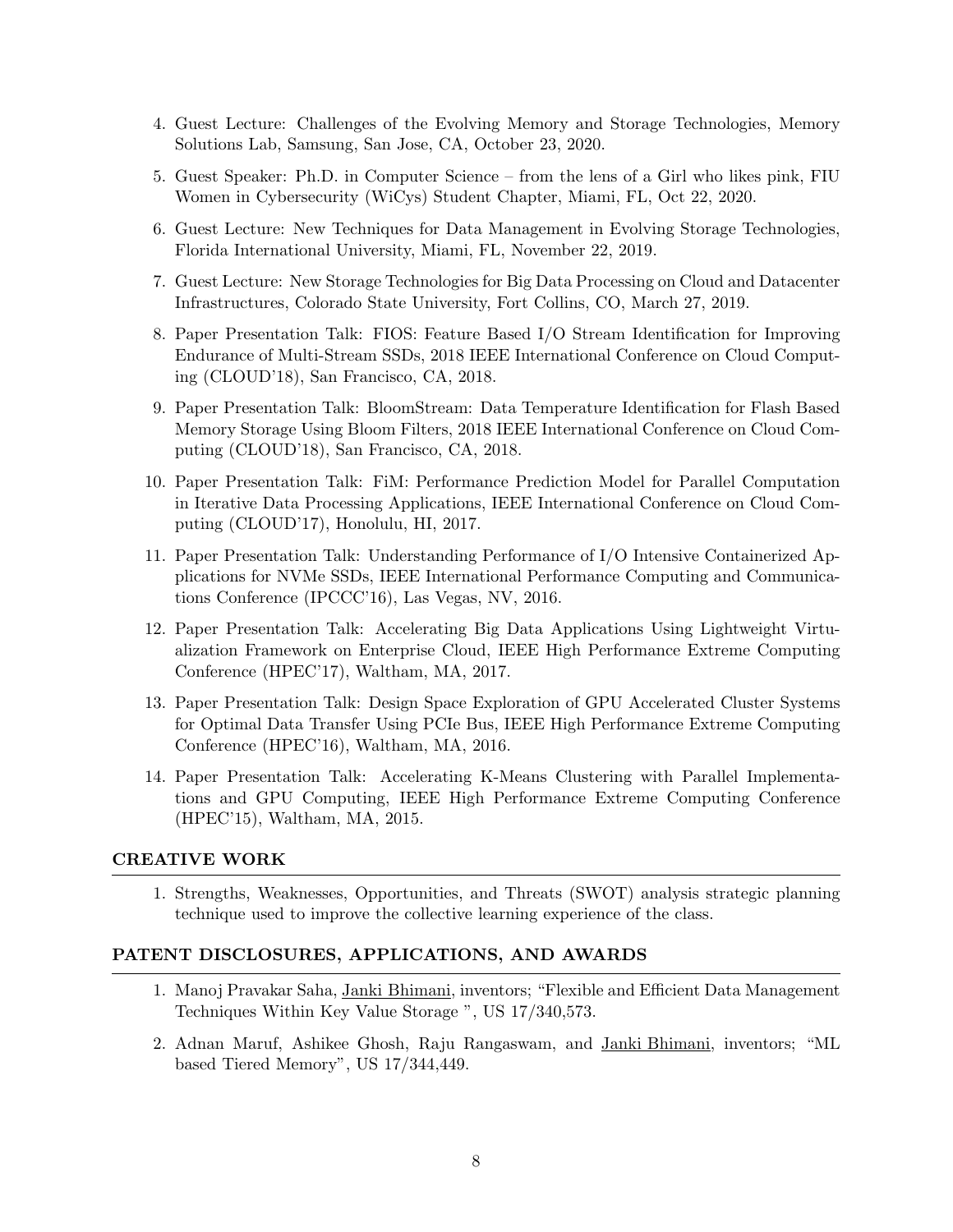- 3. Janki Bhimani, Jingpei Yang, Changho Choi, inventors; Samsung Electronics Co Ltd, assignee. "Parallel key value based multi-thread machine learning exploiting KV-SSDs" US 16/528,492.
- 4. Janki Bhimani, Rajinikanth Pandurangan, Changho Choi, Vijay Balakrishnan, inventors; Samsung Electronics Co Ltd, assignee. "System and method for identifying hot data and stream in a solid-state drive" US 15/895797.
- 5. Janki Bhimani, Rajinikanth Pandurangan, Vijay Balakrishnan, Changho Choi, inventors; Samsung Electronics Co Ltd, assignee. "Methods and systems for testing storage devices via a representative I/O generator" United States patent application US 15/853419.
- 6. Janki Bhimani, Anand Subramanian, Vijay Balakrishnan, and Jingpei Yang, inventors; Samsung Electronics Co Ltd, assignee. "Container workload scheduler and methods of scheduling container workloads" United States patent application US15/820856.
- 7. Janki Bhimani, Jingpei Yang, Changho Choi, Jianjian Huo, inventors; Samsung Electronics Co Ltd, assignee. "Smart I/O stream detection based on multiple attributes" United States patent application US 15/344,422.
- 8. Janki Bhimani, Hingkwan Huen, Jingpei Yang, Manu Awasthi, Vijay Balakrishnan, Jason Martineau, inventors; Samsung Electronics Co Ltd, assignee. "Intelligent controller for containerized applications" United States patent application US 15/379,327.

## ACADEMIC SUPERVISION

## Doctoral and MS Students Advising

- 1. Adnan Maruf, Ph.D. student. Dissertation topic: Improving the performance and reliability of systems with emerging memory and storage devices. Proposal: Spring 2022.
- 2. Manoj Pravakar Saha, Ph.D. student. Dissertation topic: Enhancing the in-storage indexing. Proposal plan: Fall 2022.
- 3. Ashikee Ghosh, co-advised Ph.D. student.
- 4. Dwaraka Prasath Mohen Babu, M.S. student.

# Ph.D. Committee Member

- 1. Liana Valdes Rodriguez
- 2. Oswaldo Artiles
- 3. Muhammad Haseeb
- 4. Danlin Jia (Northeastern University)
- 5. Pedro Espina
- 6. Sumesh Kumar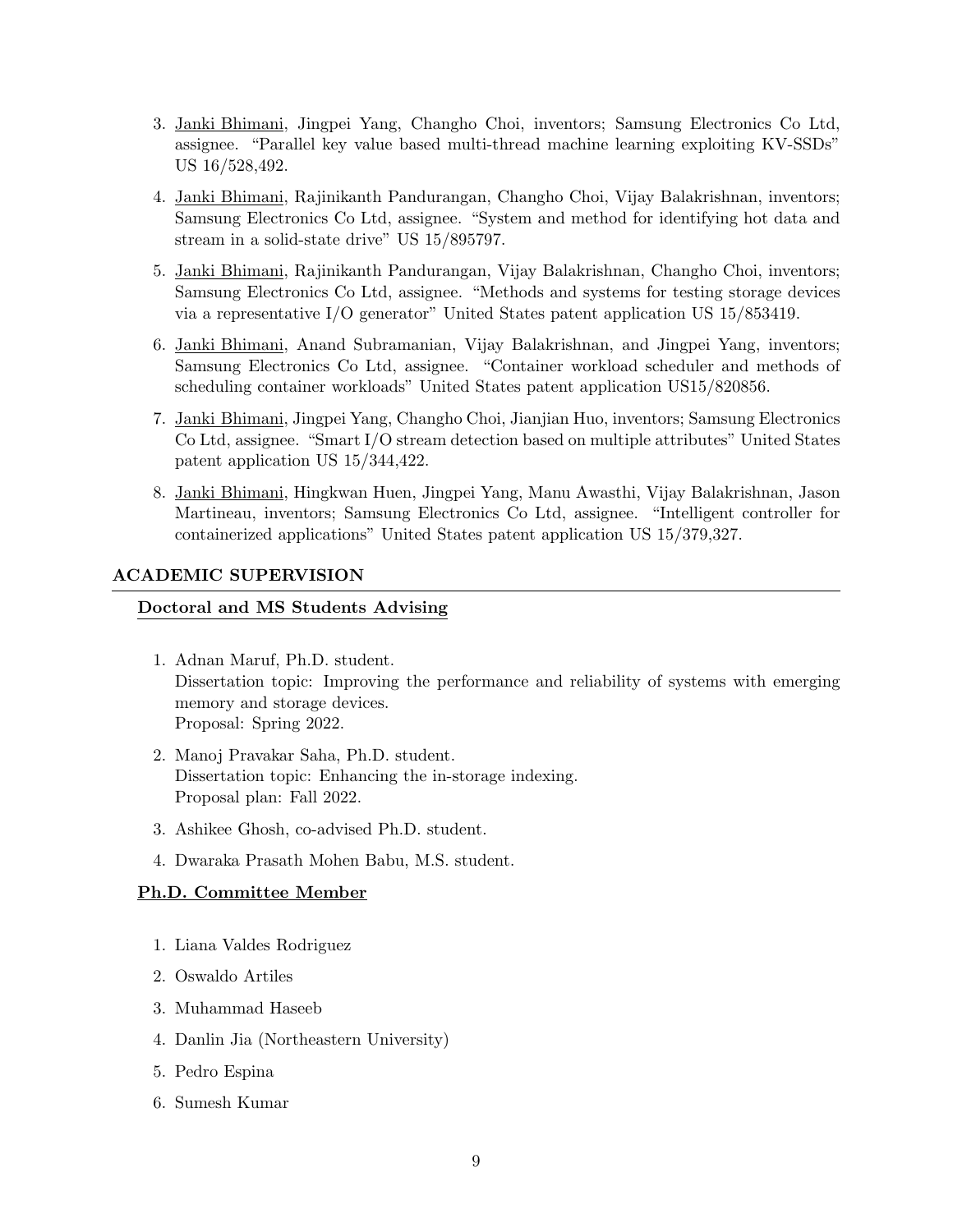- 7. Ziyang Jiao (Syracuse University)
- 8. Omkar Desai (Syracuse University)

# Independent Study

- 1. Dwaraka Prasath Mohen Babu, Spring 2022, Topic: Data Structures to Identify Data Streams.
- 2. Sashri Brahmakshatriya, Summer 2021, Topic: Analyze Reliability of SSDs.
- 3. Christopher Meadows, Summer 2021, Topic: Design Data Stream Identifier.

# Current REU's

- 1. Daniel Carlson
- 2. Roberto Martinez

# Graduated REU's

- 1. Christopher Meadows
- 2. Aris Duani Rojas
- 3. Sashri Brahmakshatriya
- 4. Natalia Valencia
- 5. Kevin Nordman

## Capstone Mentoring

- 1. Patrick Perez
- 2. Oscar Barbosa
- 3. Nazmul Huq
- 4. Luis Acosta
- 5. Ettore Mottola
- 6. Eitan Flor
- 7. Bryan Camacho

# TEACHING ACTIVITIES

# Graduate Courses Taught

Overall SPOTS rating: 4.48/5

- 1. CIS 5346: Storage Systems, Spring 2022, Fully-online modality, SPOTs- Number of student: 30, Response rate: TBD, Overall average: TBD.
- 2. CIS 5900: Independent Study, Spring 2022, Hybrid modality, SPOTs- Number of student: 1, Response rate: TBD, Overall average: TBD.
- 3. CIS 5346: Storage Systems, Fall 2019, In-person modality, SPOTs- Number of student: 12, Response rate: 75%, Overall average: 4.48/5.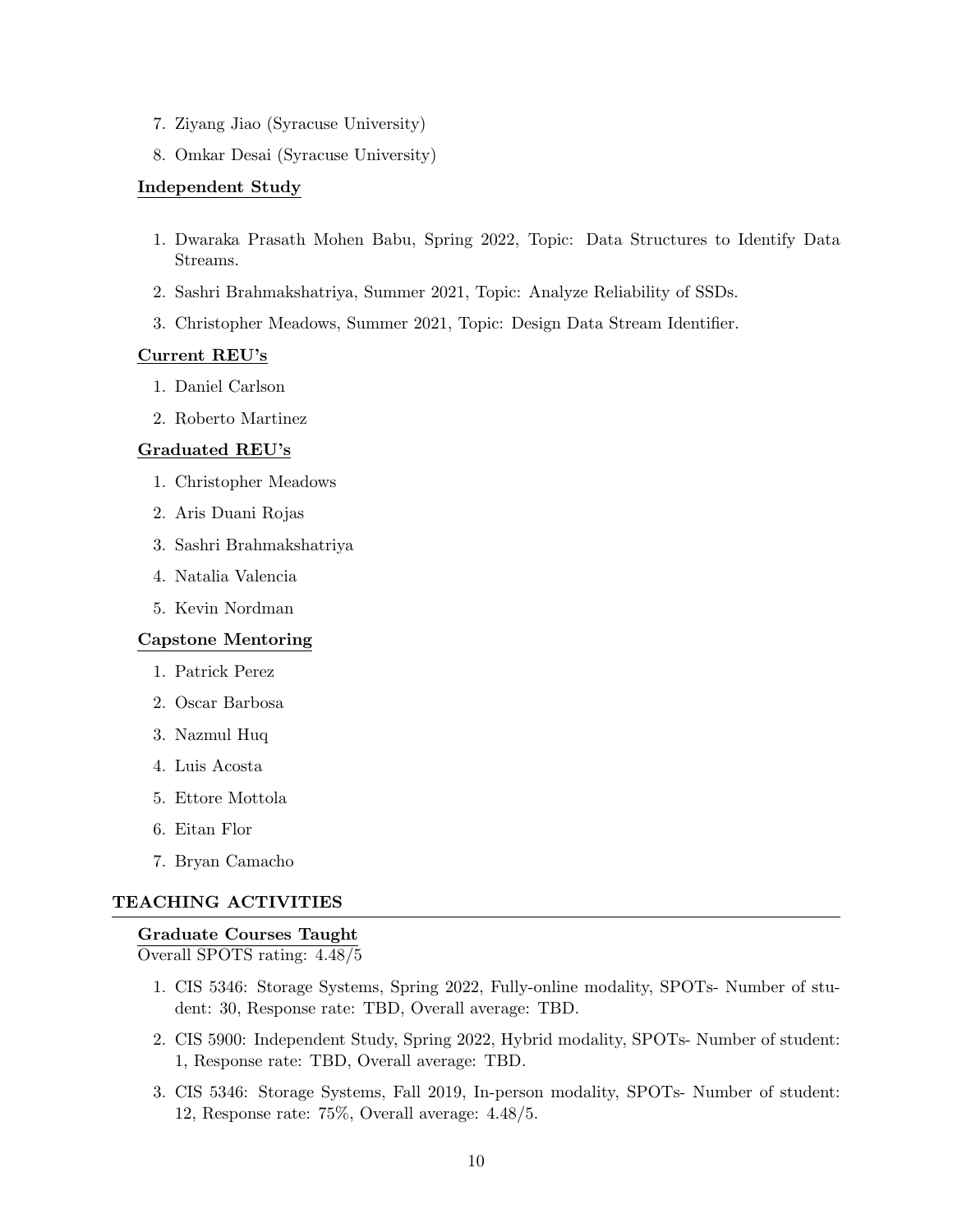# Undergraduate Courses Taught

Overall SPOTS rating: 4.06/5

- 1. COP 3530: Data Structures, Fully-online modality, Spring 2022, SPOTs- Number of student: 52, Response rate: TBD, Overall average: TBD.
- 2. COP 3530: Data Structures, Fall 2021, Fully-online modality, SPOTs- Number of student: 47, Response rate: 80.9%, Overall average: 4.2/5.
- 3. CIS 3900 Independent Study, Summer 2021, Hybrid modality, SPOTs- Number of student: 2, Response rate: NA, Overall average: NA.
- 4. COP 3530: Data Structures, Spring 2021, Fully-online modality, SPOTs- Number of student: 51, Response rate: 72.5%, Overall average: 4.43/5.
- 5. COP 3530: Data Structures, Fall 2020, Certified hybrid modality, SPOTs- Number of student: 39, Response rate: 84.6%, Overall average: 2.74/5.
- 6. COP 3530: Data Structures, Spring 2020, Hybrid modality, SPOTs- Number of student: 18, Response rate: 94.4%, Overall average: 4.13/5.
- 7. EECE 2560: Fundamentals of Engineering Algorithms (Northeastern University), Fall 2017, In-person modality, SPOTs- Number of student: 12, Response rate: 80%, Overall average: 4.8/5.

## OTHER PROFESSIONAL ACTIVITIES AND PUBLIC SERVICE

#### FIU Internal Service

- 1. Graduate Council (2019-present)
- 2. KFSCIS Graduate Committee (2019-2021).
- 3. KFSCIS Tenure Track Faculty Hiring Committee (2020-present).
- 4. Subject area coordinator: BS-CS for Programming: COP-2210, COP-3337, COP-3530, COP-4338, COP-4226, COP-4520 (2020-present).
- 5. Supervising capstone or senior projects (2020-present)
- 6. KFSCIS Diversity Advocate for Faculty Hiring (2020-present).
- 7. KFSCIS Faculty representative at United Nations Women and Girls in Science day annual celebrations (2022).

#### FIU Microcredential

Remote Teach Ready Badge Summer 2020

#### Professional Services

- 1. Session chair for ACM Workshop on Hot Topics in Storage and File Systems (HotStorage) 2021, leading a session on Flash Storage.
- 2. Session chair for USENIX Conference on File and Storage Technologies (USENIX FAST) 2021, leading a session on The SSD Revolution Is Not Over.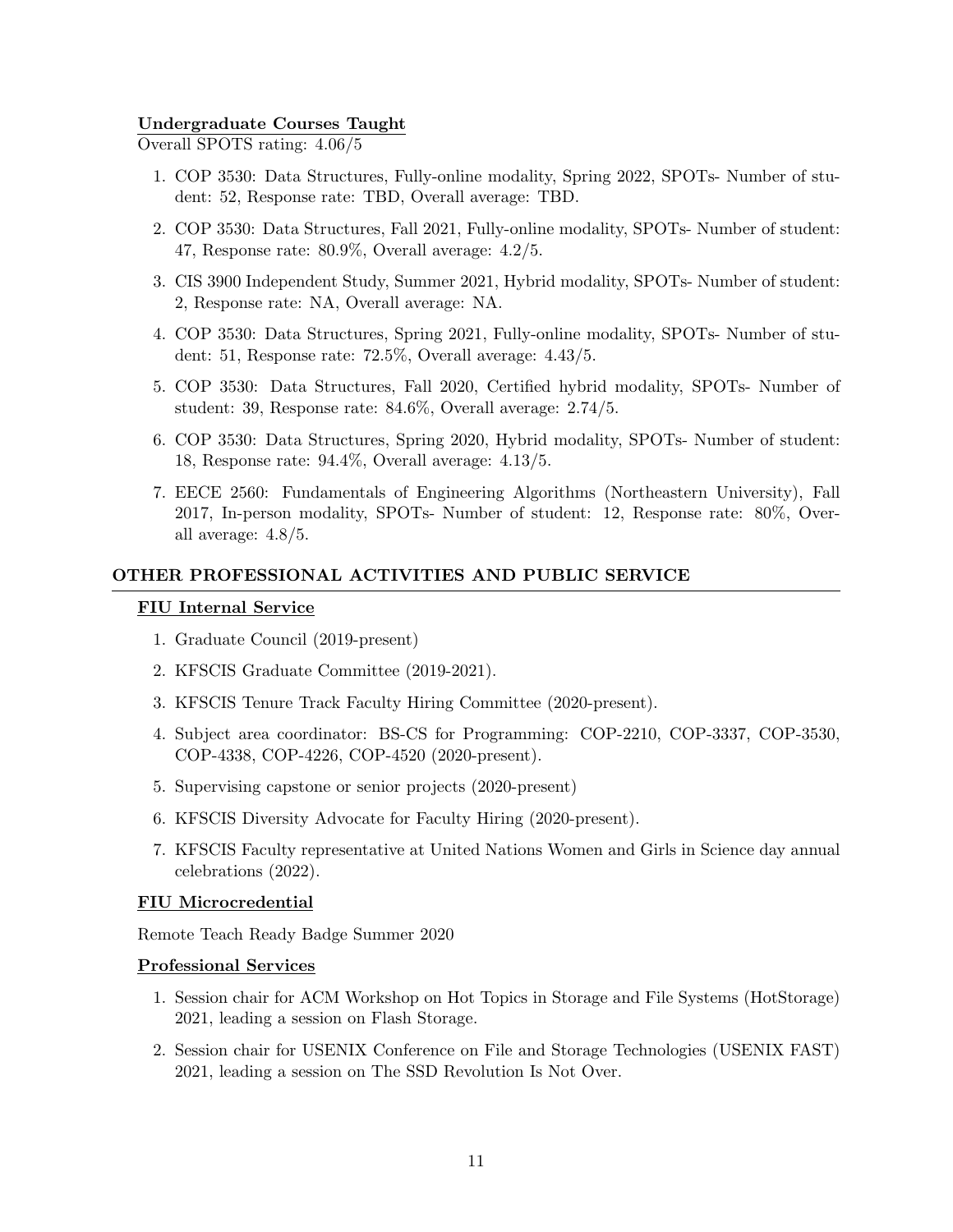- 3. Session chair for IEEE International Symposium on Workload Characterization (IISWC) 2020, leading a session on System Architecture and Applications.
- 4. TPC for IEEE International Conference on CLOUD Computing, 2022
- 5. TPC for IEEE International Conference on Distributed Computing Systems (ICDCS), Machine Learning on or for Distributed Systems, 2022
- 6. TPC for IEEE/ACM International Symposium on Cluster, Cloud and Internet Computing (CCGrid), Performance Modeling, Scheduling and Analysis Track, 2022
- 7. TPC for Hot Topics in Storage and File Systems (HotStorage), Session Chair for "Flash Storage", 2021, 2022
- 8. NSF Panelist for Cyberinfrastructure for Sustained Scientific Innovation (CSSI) program
- 9. TPC for USENIX Conference on File and Storage Technologies (USENIX FAST) and Session Chair for "The SSD Revolution Is Not Over, 2021
- 10. TPC for IEEE International Parallel & Distributed Processing Symposium (IPDPS), 2020
- 11. TPC for IEEE International Conference on Workload Characterization (IISWC), 2020
- 12. TPC for IEEE International Performance Computing and Communications Conference (IPCCC), 2019, 2020

#### Service as Peer Reviewing

#### Conferences:

- 1. IEEE International Parallel & Distributed Processing Symposium (IPDPS)
- 2. IEEE International Conference on Cloud Computing (IEEE CLOUD)
- 3. IEEE High Performance Extreme Computing Conference (IEEE HPEC)
- 4. IEEE International Conference on Green Computing and Communications (GreenCom)
- 5. International Conference on Massive Storage Systems and Technology (MSST)
- 6. IEEE International Conference on Big Data (BigData)
- 7. International Conference on Networking, Architecture, and Storage (NAS)
- 8. International Conference on Parallel and Distributed Systems (ICPADS)
- 9. Workshop on Interactions of NVM/Flash with Operating Systems and Workloads (IN-FLOW)
- 10. International Conference on Performance Engineering (ICPE)
- 11. ACM/SIGDA International Symposium on Field-Programmable Gate Arrays (FPGA)
- 12. IEEE/IFIP International Conference on Dependable Systems and Networks (DNS)
- 13. Big Data and Cloud Performance Workshop at INFOCOM (DCPerf)
- 14. International Conference on Autonomic Computing (ICAC)
- 15. International Conference on Computer Aided Design (ICCAD)